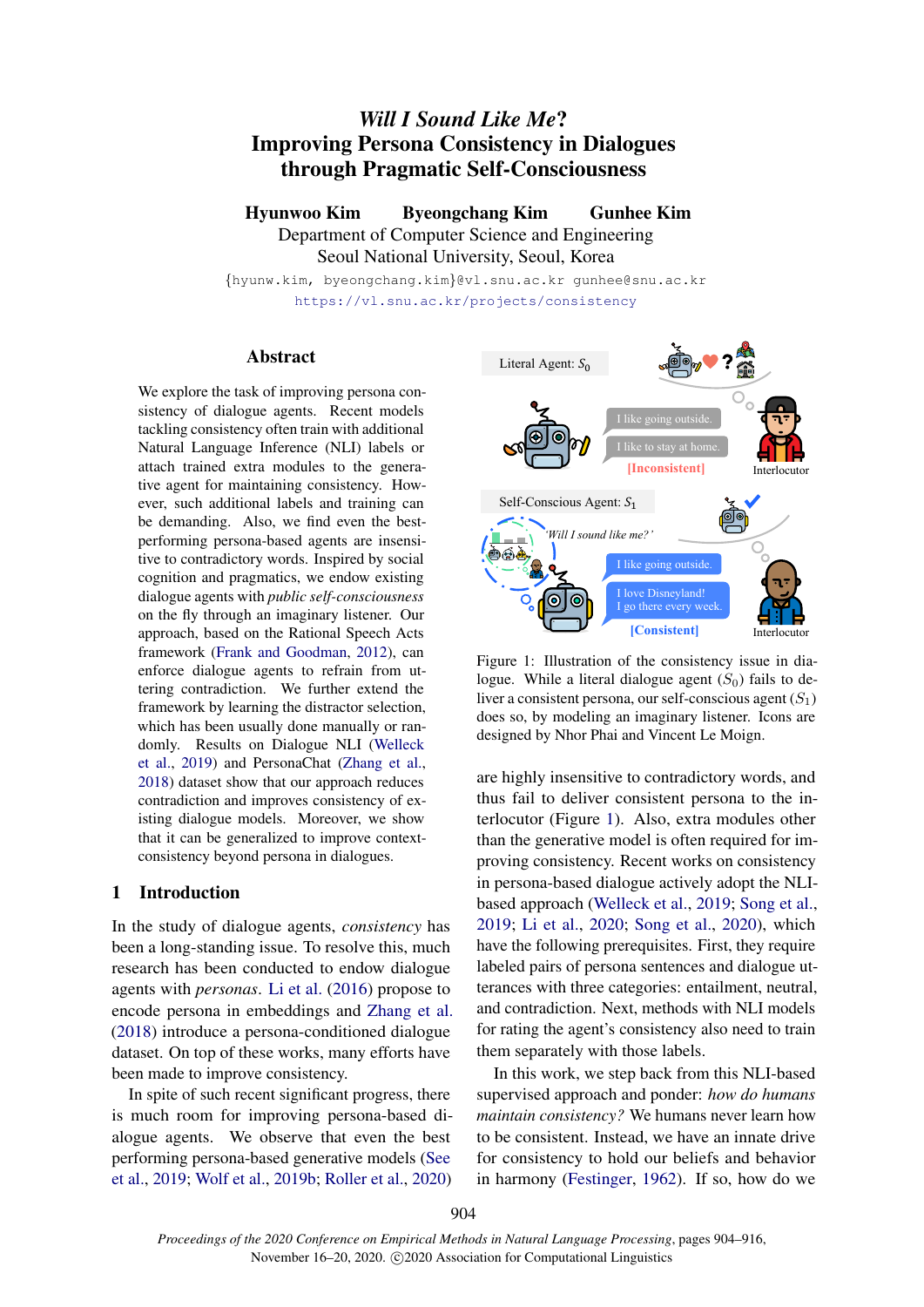know we are consistent or not? We do not ask others. We ask ourselves by predicting how we are perceived by others. *Public self-consciousness* is this awareness of the self as a social object that can be observed and evaluated by others [\(Fenigstein](#page-9-5) [et al.,](#page-9-5) [1975\)](#page-9-5). We particularly emphasize that public self-consciousness is not equivalent to the philo-sophical self-consciousness (or self-awareness)<sup>[1](#page-1-0)</sup>. Simply put, public self-consciousness is the concern about how oneself will be perceived by others, as opposed to the philosophical state of being conscious of self-existence.

According to [Doherty and Schlenker](#page-9-6) [\(1991\)](#page-9-6), people with high public self-consciousness tend to act more consistent with known information about themselves. They care deeply about how others will evaluate them and have a strong tendency to avoid negative evaluations [\(Fenigstein et al.,](#page-9-5) [1975\)](#page-9-5). Since inconsistency is condemned by others, one who has high public self-consciousness will try more to maintain consistency. In order to predict how we are perceived, we rely on abstract models of others [\(Gopnik and Wellman,](#page-9-7) [1992\)](#page-9-7) and simulate others' reactions based on imagination [\(Hassabis](#page-9-8) [et al.,](#page-9-8) [2013\)](#page-9-8). Inspired by this, our intuition is that self-consciousness through an imaginary listener will let dialogue agents better maintain consistency.

Modeling a listener has been one of the main topics in computational pragmatics. Our work extends this long line of work in cognitive science by making use of the Bayesian Rational Speech Acts framework [\(Frank and Goodman,](#page-9-0) [2012\)](#page-9-0), which has been originally applied to improving informativeness of referring expressions. Since personas ought to express who we are, we adopt this framework for dialogue agents by regarding personas as targets that should be conveyed to the interlocutor. As the agent tries to generate tokens that help the imaginary listener identify the agent's persona, it can lastly generate more consistent utterances.

In summary, we take inspiration from social cognition and pragmatics to endow generative agents with self-consciousness, which makes them imagine the listener's reaction and incorporate it to the generation process for improving consistency. Our major contributions can be outlined as follows:

(1) We propose an orthogonally applicable approach for any persona-based generative agents to improve consistency without the use of additional

consistency labels and training. Moreover, it is even generalizable to improve context-consistency beyond persona in dialogue.

(2) We extend the Rational Speech Acts framework [\(Frank and Goodman,](#page-9-0) [2012\)](#page-9-0) with two new technical features: (i) a learning method for distractor selection (*e.g*. other samples different from the given target [\(Andreas and Klein,](#page-9-9) [2016\)](#page-9-9)), which has been usually done manually or randomly, and (ii) a different update for the listener's world prior that better preserves information of previous states.

(3) Our approach improves consistency of three recent generative agents [\(See et al.,](#page-10-2) [2019;](#page-10-2) [Wolf](#page-10-3) [et al.,](#page-10-3) [2019b;](#page-10-3) [Roller et al.,](#page-9-2) [2020\)](#page-9-2) over Dialogue NLI [\(Welleck et al.,](#page-10-0) [2019\)](#page-10-0) and PersonaChat [\(Zhang](#page-10-1) [et al.,](#page-10-1) [2018\)](#page-10-1). Along with large reduction in contradiction, the utterance accuracy significantly increases too.

# 2 Related Work

Persona & Consistency in Dialogue. [Li et al.](#page-9-1) [\(2016\)](#page-9-1) learn personas in embeddings. [Zhang et al.](#page-10-1) [\(2018\)](#page-10-1) release the *PersonaChat* dataset, a chitchat dialogue set involving two interlocutors each playing their given persona. [Madotto et al.](#page-9-10) [\(2019\)](#page-9-10) use meta-learning to adapt to new personas with few dialogue samples. [Liu et al.](#page-9-11) [\(2020\)](#page-9-11) use reinforcement learning to enhance mutual persona perception.

Recent works use extra modules or NLI labels to improve consistency. [Shum et al.](#page-10-6) [\(2019\)](#page-10-6) fill generated templates, and rank with a language model. [Zhang et al.](#page-10-7) [\(2019\)](#page-10-7) use self-supervised feature extractors for generation. [Welleck et al.](#page-10-0) [\(2019\)](#page-10-0) annotate NLI labels to the PersonaChat dataset. They train an NLI model and run pairwise comparison between candidates and persona to compute contradiction scores. The NLI approach is applied for coherence evaluation [\(Dziri et al.,](#page-9-12) [2019\)](#page-9-12), rewards to reinforcement learning agents [\(Song et al.,](#page-10-4) [2019\)](#page-10-4), finding inconsistent words [\(Song et al.,](#page-10-5) [2020\)](#page-10-5), and unlikelihood training [\(Li et al.,](#page-9-3) [2020\)](#page-9-3). They require NLI labels on the target dialogue dataset; otherwise, sharp decrease in performance is observed, due to mismatch of data distribution [\(Welleck et al.,](#page-10-0) [2019\)](#page-10-0). Such dataset-specific NLI annotations and training NLI models can be costly and time-consuming.

Compared to previous methods, the novelty of our approach is to improve consistency without NLI labels and extra modules.

Pragmatics. Our approach belongs to the general family of Bayesian Rational Speech Acts

<span id="page-1-0"></span><sup>1</sup>[https://plato.stanford.edu/entries/](https://plato.stanford.edu/entries/self-consciousness/) [self-consciousness/](https://plato.stanford.edu/entries/self-consciousness/)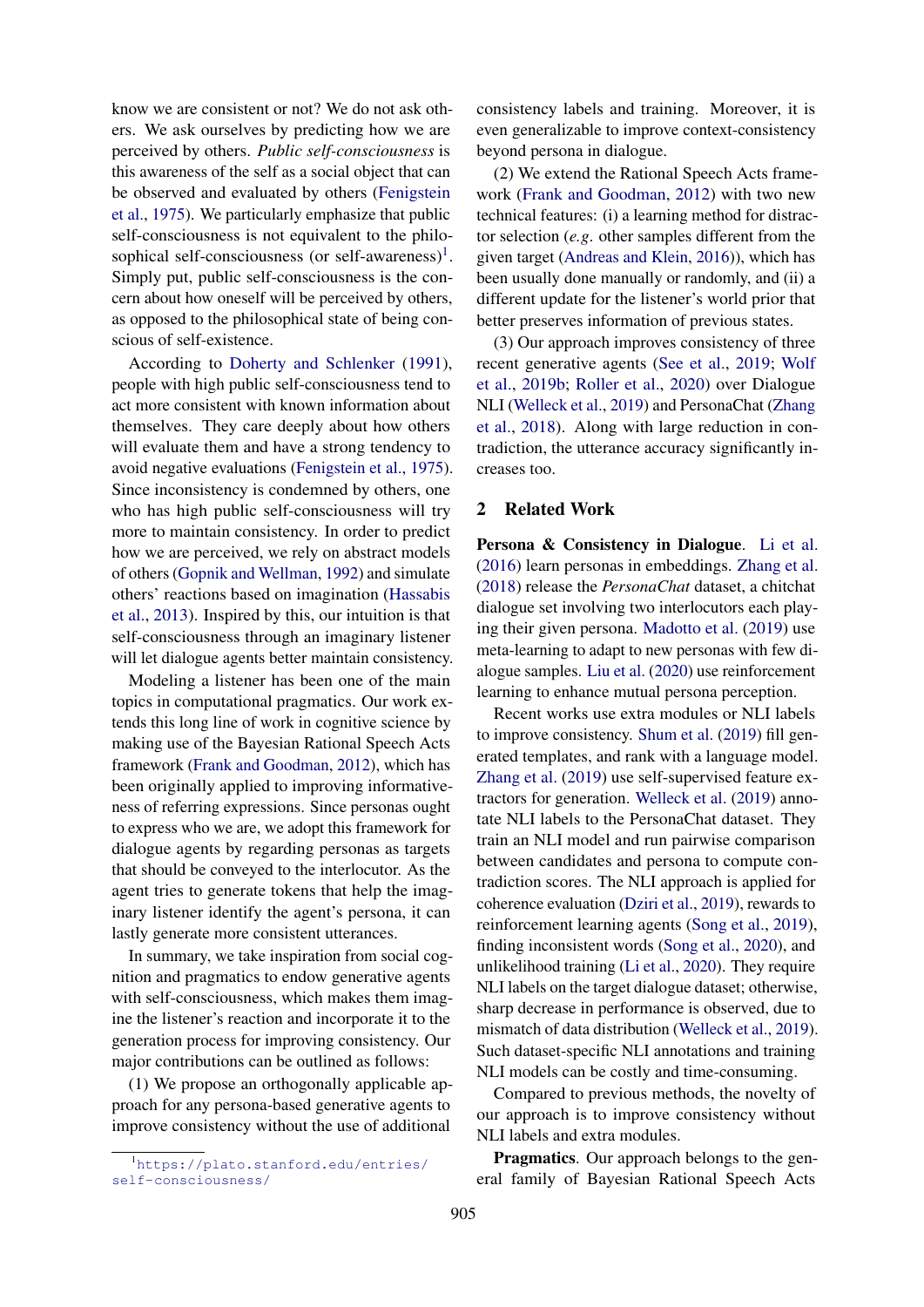<span id="page-2-0"></span>

| $\Box$ Hits@1 $\Box$ Entail@1 $\Box$ Neutral@1 $\Box$ Contradict@1 |       |     |     |     |     |      |
|--------------------------------------------------------------------|-------|-----|-----|-----|-----|------|
| ControlSeq2Seq                                                     |       |     |     |     |     |      |
| TransferTransfo<br>Blender                                         |       |     |     |     |     |      |
|                                                                    | $0\%$ | 20% | 40% | 60% | 80% | 100% |

Figure 2: Proportion of Hits@1, Entail@1, Neutral@1 and Contradict@1 in the top-1 candidates returned by the models on the Dialogue NLI dataset.

<span id="page-2-1"></span>

|                     | ROUGE-1 | ROUGE-L | <b>SPICE</b> |
|---------------------|---------|---------|--------------|
| <b>GT</b> Utterance | 15.7    | 14.6    | 10.6         |
| Top Entail-Utt      | 15.3    | 14.5    | 7.1          |
| Contradict@1-Utt    | 16.3    | 15.9    | 6.6          |

Table 1: Comparison between ground-truth utterances, top-ranked entailing candidates and Contradict@1 utterances in ROUGE and SPICE scores.

(RSA) frameworks [\(Frank and Goodman,](#page-9-0) [2012\)](#page-9-0) in pragmatics. It has improved informativeness in a number of NLP tasks, including reference games [\(Andreas and Klein,](#page-9-9) [2016\)](#page-9-9), image captioning [\(Mao](#page-9-13) [et al.,](#page-9-13) [2016;](#page-9-13) [Vedantam et al.,](#page-10-8) [2017;](#page-10-8) [Cohn-Gordon](#page-9-14) [et al.,](#page-9-14) [2018\)](#page-9-14), instruction following [\(Fried et al.,](#page-9-15) [2017\)](#page-9-15), navigating [\(Fried et al.,](#page-9-16) [2018\)](#page-9-16), translation [\(Cohn-Gordon and Goodman,](#page-9-17) [2019\)](#page-9-17), summarization [\(Shen et al.,](#page-10-9) [2019\)](#page-10-9) and referring expression generation [\(Zarrieß and Schlangen,](#page-10-10) [2019\)](#page-10-10).

However, its application to the dialogue domain remains understudied. In this work, we explore how the RSA framework can be adopted in dialogue agents to alleviate the inconsistency problem. Also, we further extend the framework by making the distractor selection as a learnable process.

# 3 Insensitivity to Contradictory Words in Existing Persona-based Agents

Although conditional language generation has shown promising progress, maintaining consistency within the generation yet remains unsolved. From quantitative evaluation, we reveal existing generative models for dialogues are highly insensitive to contradictory words.

Dialogue NLI Evaluation. [Welleck et al.](#page-10-0) [\(2019\)](#page-10-0) introduce the Dialogue NLI dataset based on the PersonaChat dataset [\(Zhang et al.,](#page-10-1) [2018\)](#page-10-1). They collect entailing and contradictory utterances to the given persona, and release an evaluation set comprised of dialogues each with 31 utterance candidates: 10 entailing, 10 neutral, and 10 contradictory utterances with 1 ground-truth (GT) utterance. On this evaluation set, we run three recent models [\(See et al.,](#page-10-2) [2019;](#page-10-2) [Wolf et al.,](#page-10-3) [2019b;](#page-10-3) [Roller](#page-9-2)

<span id="page-2-2"></span>

| Persona             | I love wearing skinny jeans and shirts.<br>I am a blonde girl with short hair.                                                                |
|---------------------|-----------------------------------------------------------------------------------------------------------------------------------------------|
| <b>GT</b> Utterance | $(I, 1.87)$ (have, 51.42) (really, 201.45)<br>(short, $1.78$ ) (hair, $1.30$ ) (and, $2.81$ )<br>$(it, 45.25)$ $(is, 2.19)$ (blonde, 461.60). |
| Contradict@1-Utt    | (What, 60.89) (color, 103.11) (is, 1.99)<br>(your, $1.06$ ) (hair, $1.05$ ) $(?, 1.11)$<br>(Mine, 3.57) (is, 1.03) (brown, 17.25).            |

Table 2: Example of a contradictory utterance returned by the model and its GT utterance with perplexity per token. The words of entailment and contradiction to the persona are shown in blue and red, respectively.

[et al.,](#page-9-2) [2020\)](#page-9-2) that achieve the best performance on PersonaChat. We report four ranking metrics following [Welleck et al.](#page-10-0) [\(2019\)](#page-10-0): Hits@1, Entail@1, Neutral@1 and Contradict@1. Each metric is the proportion of GT, entailing, neutral and contradictory utterances in the top-1 candidates returned by the model, respectively. The models rank the candidates by perplexity scores.

Figure [2](#page-2-0) shows that all three models select contradictory candidates much more often than the GT utterances (see further results in Table [3\)](#page-5-0). Though models are conditioned on a given persona, they are highly insensitive to contradictions.

# 3.1 Analysis of Contradict@1 Utterances

To investigate why insensitivity to contradiction prevails in the state-of-the-art models, we further analyze the contradictory utterances returned by the models (Contradict@1-Utt), comparing with the GT utterances and the top-ranked entailing candidates (Top Entail-Utt). Table [1](#page-2-1) reports language metrics between the selected candidates and the given persona sentences using SPICE [\(Anderson](#page-9-18) [et al.,](#page-9-18) [2016\)](#page-9-18) and ROUGE [\(Lin,](#page-9-19) [2004\)](#page-9-19). SPICE metric measures semantic similarity and ROUGE metric measures n-gram overlaps between two sentences. Contradict@1-Utt shows *lower* SPICE scores and *higher* ROUGE scores than other utterances, implying that it may be different in semantics but similar in syntax to the given persona.

To take a closer look, we extract the contradicting words from Contradict@1-Utt and their counterparts from GT utterances to compare their average perplexity scores. In the Dialogue NLI dataset, every utterance is labeled with a triple  $(entity_1, relation, entity_2)$ , such as "*I just like to*" *listen to rock music*" with  $(i, like\_music, rock)$ .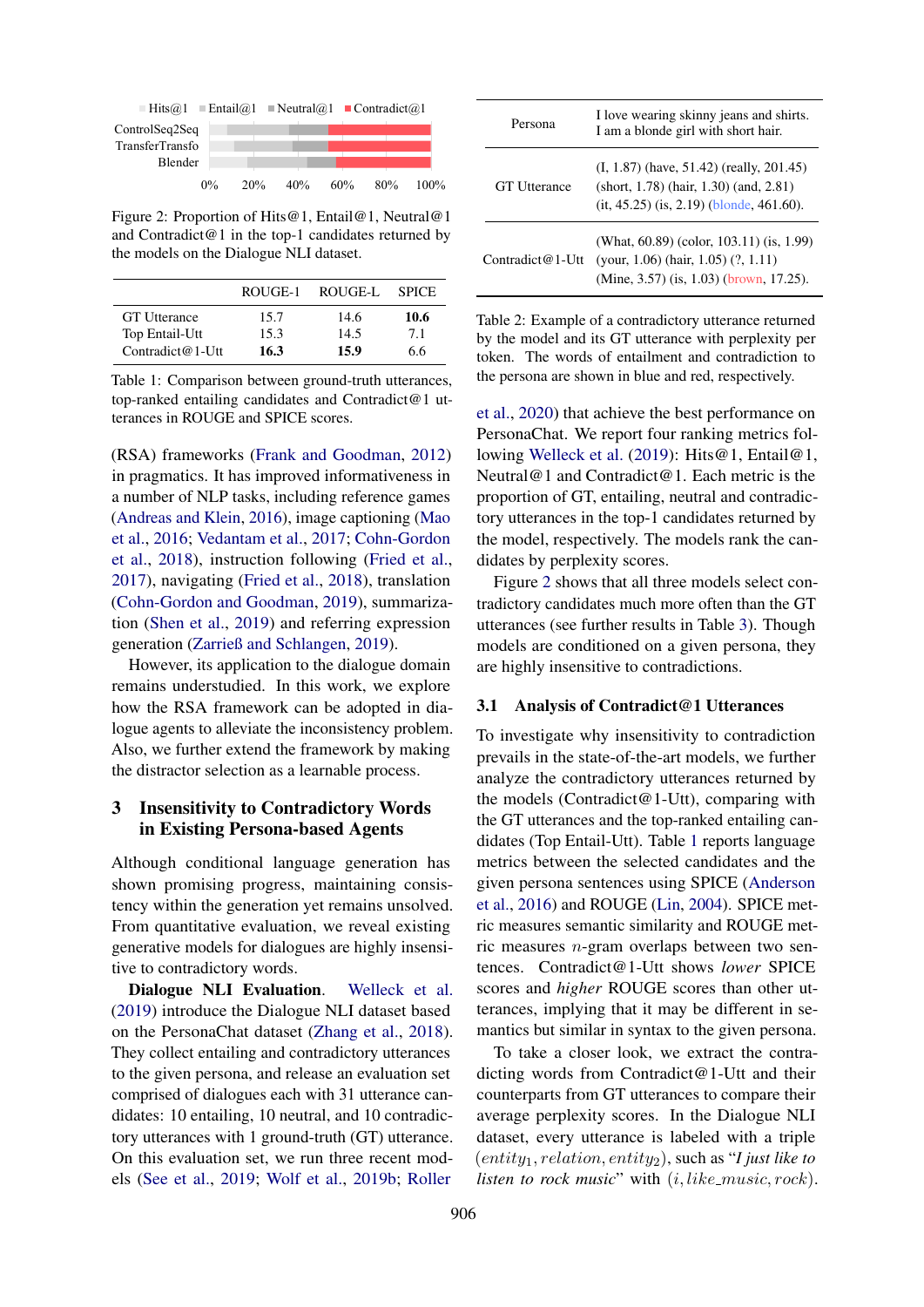By construction, Contradict@1-Utt must contain words that are contradictory to the GT utterance and the given persona. The perplexity scores of contradictory words (106.7) were considerably lower than those of the counterparts in GT utterances (280.1). Table [2](#page-2-2) shows an example of such dialogue instance with perplexity per word. If properly conditioned with the given persona, models should show lower perplexity for the words in the persona. However, their perplexity scores are significantly higher than those of contradictory words. It reveals that models behave more as a plain language model rather than as a persona-conditioned model. Thus, guarantee of consistency for each word generation step is required for persona-based dialogue agents to resolve such issue.

# 4 Approach

We introduce how to endow dialogue agents with public self-consciousness, which helps them keep consistency in mind at each generation step by reflecting an imaginary listener's distribution over personas. Since the imaginary listener arises from the plain dialogue-agent, separate training is not needed. Figure [3](#page-3-0) illustrates its overall structure.

We present how to model public selfconsciousness using the Rational Speech Acts (RSA) framework [\(Frank and Goodman,](#page-9-0) [2012\)](#page-9-0) in Section [4.1.](#page-3-1) We then discuss learning of distractor selection as our major novelty for the RSA in Section [4.2.](#page-4-0)

# <span id="page-3-1"></span>4.1 Modeling the Public Self-Consciousness

We seek to build a dialogue agent who is selfconscious about its consistency without the need for training on NLI labels or rating consistency with NLI models. Given that modeling the interactions between listener and speaker is a main topic in pragmatics, we take advantage of the RSA framework [\(Frank and Goodman,](#page-9-0) [2012\)](#page-9-0). It treats language use as a recursive process where probabilistic speaker and listener reason about each other's intentions in a Bayesian fashion. To apply the framework to sequence generation for dialogues, we extend the incremental approach proposed for image captioning [\(Cohn-Gordon et al.,](#page-9-14) [2018\)](#page-9-14).

To generate an utterance, the agent computes the distribution of every next token  $u_t$  at timestep t in Bayesian fashion as follows.

**Base Speaker**  $S_0$ . We first assume persona *i* is given to the base speaker, along with the dialogue

<span id="page-3-0"></span>

Figure 3: The proposed self-conscious agent  $S_1$  consists of base speaker  $S_0$  and imaginary listener  $L_0$ . It recursively generates the next token  $u_t$  at every time  $t$ .

history h and partial utterance  $u_{\leq t}$ , as shown in Figure [3.](#page-3-0) The base speaker  $S_0^t$  returns a distribution over the next token at timestep t:  $S_0^t(u_t|i, h, u_{\lt t})$ . Any conditional dialogue agent can be used as a base speaker. See the details in Section [5.2.](#page-5-1)

**Imaginary Listener**  $L_0$ . While the base speaker generates each token one at a time, the imaginary listener reasons about the speaker's persona. The imaginary listener  $L_0^t$  is the posterior distribution of the speaker's persona in terms of the base speaker and the world prior  $p_t(i)$  over personas as follows,

$$
L_0^t(i|h, u_{\leq t}, p_t) \propto \frac{S_0^t(u_t|i, h, u_{ (1)
$$

where  $\beta$  on  $S_0^t$  is the listener rationality coefficient that controls the amount of information from the current timestep compared to the cumulative prior  $p_t(i)$ .  $L_0$  returns a probability distribution over the personas in world *I*, which is a finite set ( $|I| = 3$ ) comprising the given persona  $i$  and distractor personas. The distractors are different personas from other dialogue instances in the dataset. We decide world  $\mathcal I$  per dialogue instance through learning, which will be elaborated in Section [4.2.](#page-4-0)

**Self-Conscious Speaker**  $S_1$ . With  $S_0^t$  and  $L_0^t$ , the self-conscious speaker  $S_1^t$  is defined as

<span id="page-3-2"></span>
$$
S_1^t(u_t|i, h, u_{< t})
$$
  
 
$$
\propto L_0^t(i|h, u_{\leq t}, p_t)^\alpha \times S_0^t(u_t|i, h, u_{< t}), \quad (2)
$$

where  $\alpha$  is the speaker rationality coefficient that determines how much the likelihood is considered. By taking the listener's distribution into account, the speaker is now self-conscious about what persona it sounds like. Especially, the agent seeks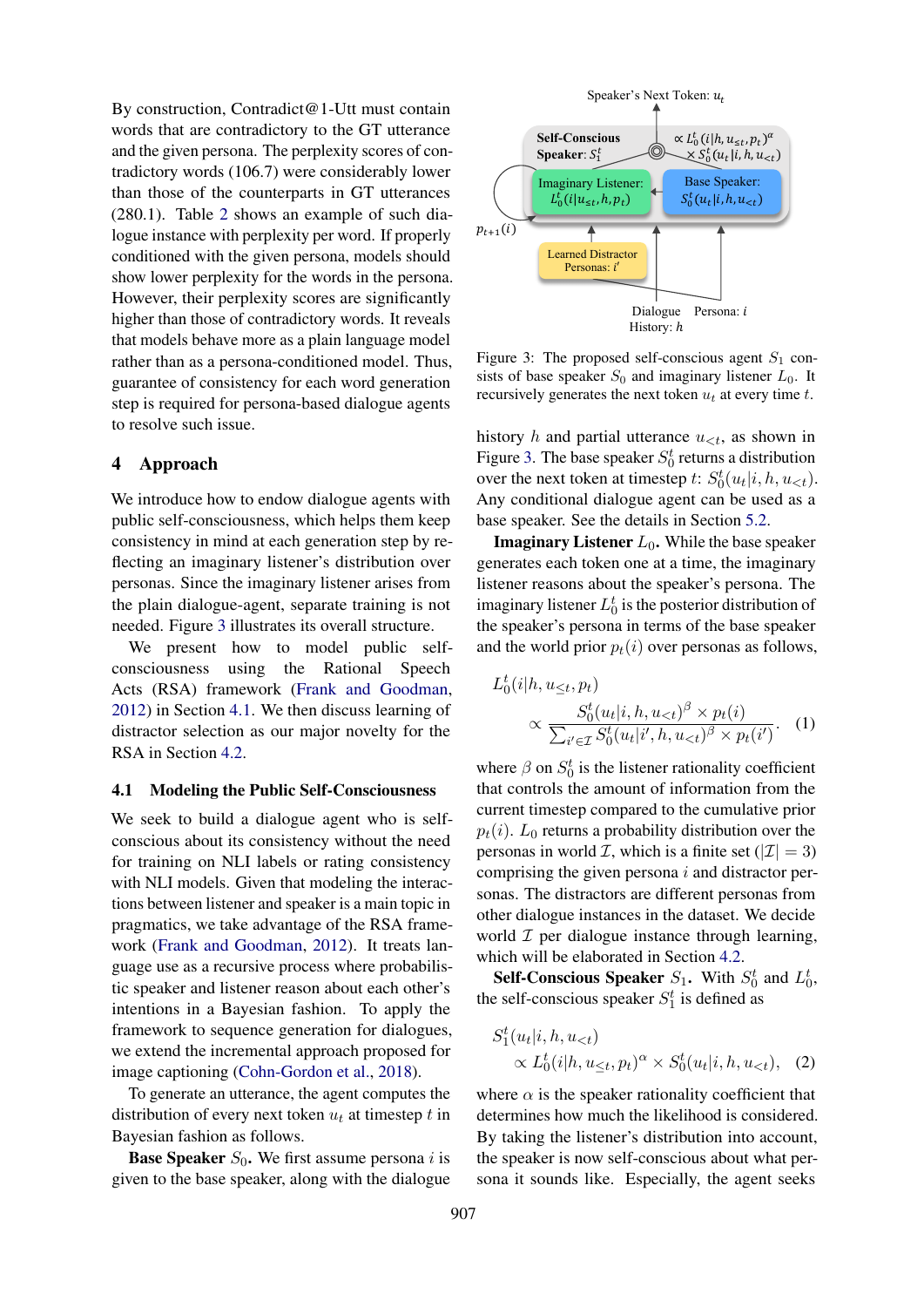to be perceived as the given persona  $i$  rather than some other persona  $i'$ . The likelihood of each token being identified as the persona  $i$  acts as a bonus added to the base speaker's token scores. Hence, tokens that are consistent to the given persona are preferred to others. The token with the highest probability is added to the partial utterance, becoming the next input  $u_{\leq t+1}$  for the speaker.

Updating the world prior with  $L_0$ . Starting from a uniform distribution as the initial prior  $p_0(i)$ , we update the world prior  $p_{t+1}(i)$  according to  $S_1$ 's output  $u_t$  at every time step:

$$
p_{t+1}(i) = L_0^t(i|h, u_{\leq t}, p_t).
$$
 (3)

Hence,  $p_t(i)$  represents the cumulative state of the partial utterance up to  $t$ . [Cohn-Gordon](#page-9-14) [et al.](#page-9-14) [\(2018\)](#page-9-14) report the prior update with  $L_1 \propto$  $S_0^t(u_t|i, h, u_{\leq t}) \times L_0^t(i|h, u_{\leq t}, p_t)$  makes little practical effect compared to a uniform prior. We find that updating the prior with Eq. [\(3\)](#page-4-1) instead is effective. See the results in Section [5.6.](#page-7-0)

### <span id="page-4-0"></span>4.2 Learning to Select Distractors

Distractors [\(Andreas and Klein,](#page-9-9) [2016\)](#page-9-9) are samples (*e.g*. other personas in the dataset) which are different from the given target. In previous works of RSA, the distractors to be included in world  $\mathcal I$  are selected manually or randomly from the dataset. However, we find that performance variance is large according to the selected distractors. We thus propose to learn distractor selection, especially based on the life-long memory network [\(Kaiser](#page-9-20) [et al.,](#page-9-20) [2017\)](#page-9-20). The life-long memory network is capable of implicitly clustering similar dialogue contexts into a few slots with associated persona. Therefore, it can efficiently memorize and retrieve distractor personas for each context. In Appendix, we experiment that our approach outperforms other models including BERT-based algorithms.

To better select useful distractor personas, supervised learning is desirable. However, there is no explicit label indicating which distractors are helpful for each dialogue. We select the persona that have the best Hits@1 as the distractor label per training dialogue. The Hits@1 is the score for favoring the ground-truth next utterance (consistent and context-relevant) over other candidate utterances which are just being consistent (*i.e*. entailing) or contradictory to the given persona. In other words, the score represents consistency and also appropriateness at the same time. Thus, such

distractors can help the self-conscious agent to generate responses which are context-relevant and allow the imaginary listener to identify the speaker's persona. Each training datapoint comprises a given persona, a distractor persona and dialogue context.

Memory Structure. The memory consists of three types of information:  $M = (\mathbf{K}, \mathbf{v}, \mathbf{a})$ .  $\mathbf{K} \in$  $\mathbb{R}^{m \times d}$  is a key matrix, where m is the number of memory slots and  $d$  is the dimension of the key vectors, which are the embedding of datapoints. The value vector  $\mathbf{v} \in \mathbb{R}^m$  stores the index of a persona.  $\mathbf{a} \in \mathbb{R}^m$  is an age vector, which is used for memory update. We set  $m = 16,000$  and  $d = 768$ .

<span id="page-4-1"></span>Memory Addressing. We construct the query vector q for each datapoint with the *BERT-Uncased-Base* [\(Devlin et al.,](#page-9-21) [2019\)](#page-9-21) model. We use the output embedding of BERT's [CLS] token, and normalize it to a unit length to build  $\mathbf{q} \in \mathbb{R}^d$ .

Using the cosine similarity between q and each memory key, we can find the  $k$  nearest neighbors:

$$
(n_1, n_2, ..., n_k) = NN_k(\mathbf{q}, \mathbf{K}).
$$
 (4)

Memory Loss. Suppose that the query datapoint has a distractor label *l*. Among  $(n_1, ..., n_k)$ , we denote the positive neighbor  $n_p$  as the one with  $\mathbf{v}[n_p] = l$  and the negative neighbor  $n_b$  with  $\mathbf{v}[n_b] \neq l$ . If there are multiple positive neighbors, we pick the one with the smallest memory index. If no positive neighbor is found, we select a random key whose value is  $l$ . For the negative neighbor, we select one randomly from  $(n_1, ..., n_k)$ . We set  $k = 2048$ . Then, the loss is computed as

$$
\mathcal{L} = \max(\mathbf{q} \cdot \mathbf{K}[n_b] - \mathbf{q} \cdot \mathbf{K}[n_p] + \alpha, 0), \quad (5)
$$

where  $\alpha$  is a positive margin, which we set as 0.2. This loss maximizes the cosine similarity between the query q and the positive key  $\mathbf{K}[n_p]$ , while minimizing the similarity to the negative key  $\mathbf{K}[n_b]$ . We finetune the query network BERT with this loss.

Memory Update. After computing the loss, memory M is updated differently for two cases. (1) If the top-1 neighbor's value (*i.e*. persona) is correct  $(v[n_1] = l)$ , the key vector is updated as:

$$
K[n_1] \leftarrow \frac{\mathbf{q} + K[n_1]}{\|\mathbf{q} + K[n_1]\|}.\tag{6}
$$

(2) Otherwise  $(v[n_1] \neq l)$ , we make a slot for the query; we find the oldest memory slot  $n'$  according to the age vector a and write

$$
K[n'] \leftarrow \mathbf{q}, \quad \mathbf{v}[n'] \leftarrow l, \quad \mathbf{a}[n'] \leftarrow 0. \tag{7}
$$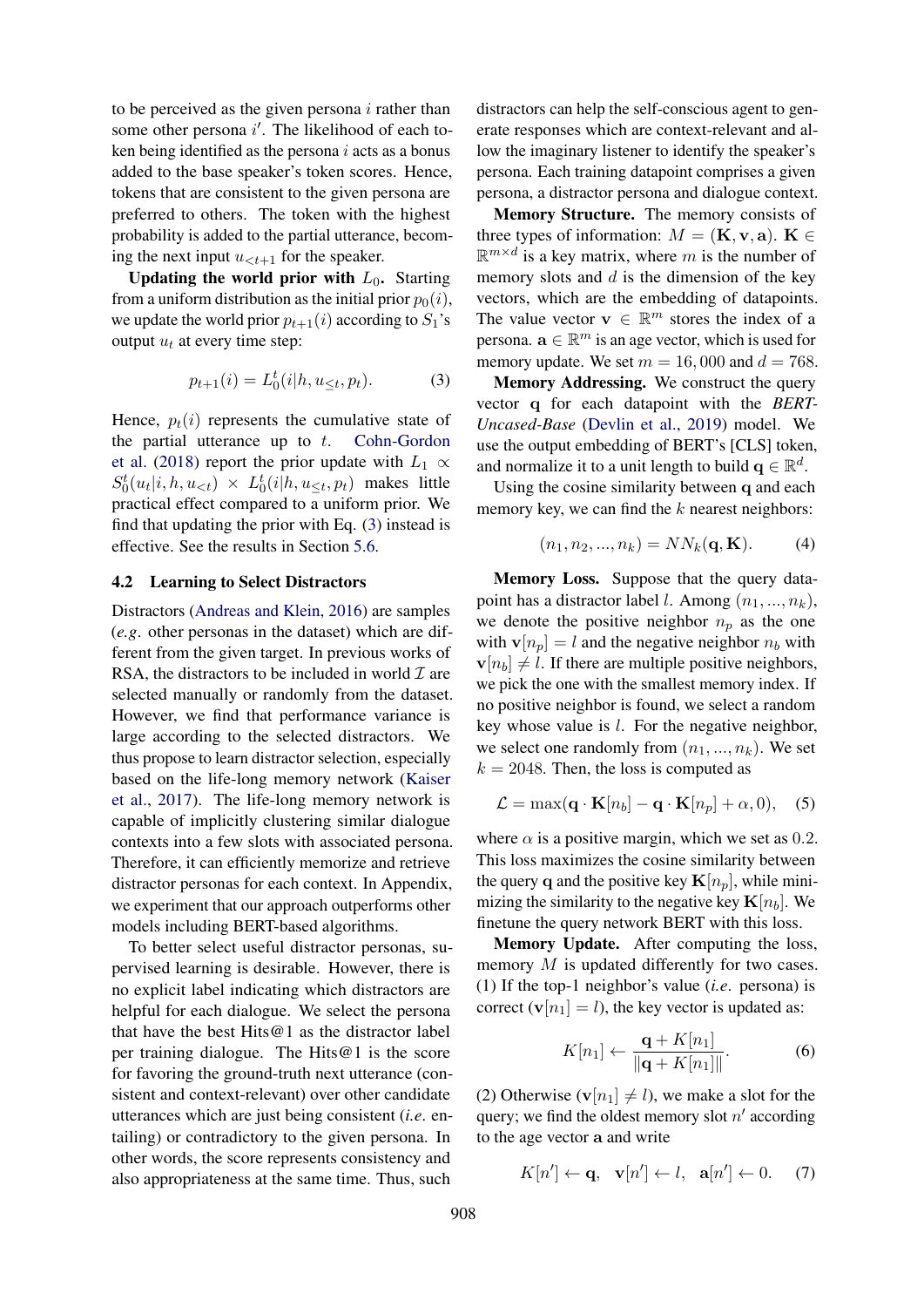Training & Inference. In our *Distractor Memory* network, training corresponds to updating the memory and the parameters of the query network.

At inference, given a test example, we obtain the query by encoding the dialogue context and the persona using BERT. We find  $n$  nearest keys from the memory, and use their values (*i.e*. persona indices) as the distractor personas. We set  $n = 2$ .

# 5 Experiments

We show that our self-conscious framework can significantly improve consistency and accuracy of state-of-the-art persona-based agents on two benchmark datasets. We prove its effectiveness using both automatic and human evaluations. We also show our framework can be generalized to improve consistency of dialogue context beyond persona.

### 5.1 Datasets

Dialogue NLI Evaluation Set [\(Welleck et al.,](#page-10-0) [2019\)](#page-10-0). This dataset is based on PersonaChat with additional NLI annotations. Its main task is to rank next-utterance candidates given previous context. For each dialogue, they collect 31 next-utterance candidates in respect to the given persona: 10 entailing, 10 neutral and 10 contradicting candidates with 1 ground-truth utterance. In total, the evaluation set includes 542 instances.

PersonaChat dialogue [\(Zhang et al.,](#page-10-1) [2018\)](#page-10-1). This dataset involves two interlocutors who are each given a persona and asked to get to know each other while playing their roles. This task was the subject of the ConvAI2 competition [\(Dinan et al.,](#page-9-22) [2019\)](#page-9-22) at NeurIPS 2018. The competition version contains 17,878 chitchat conversations conditioned on 1,155 personas for training and 1,000 conversations conditioned on 100 personas for validation.

# <span id="page-5-1"></span>5.2 Experimental Setting

Base Speakers. We experiment on three pretrained models including ControlSeq2Seq [\(See](#page-10-2) [et al.,](#page-10-2) [2019\)](#page-10-2), TransferTransfo [\(Wolf et al.,](#page-10-3) [2019b\)](#page-10-3), and Blender [\(Roller et al.,](#page-9-2) [2020\)](#page-9-2) as base speakers  $(S_0)$  for our self-conscious agents  $(S_1)$ . The ControlSeq2Seq is a Seq2Seq model with attention trained on Twitter dataset [\(Miller et al.,](#page-9-23) [2017\)](#page-9-23) and finetuned on PersonaChat. TranferTransfo based on GPT [\(Radford et al.,](#page-9-24) [2018\)](#page-9-24) is the winner of the ConvAI2 competition in automatic evaluation. Blender, a recently released generative dialogue model, is the state-of-the-art open-domain chatbot. Our approach improves these base speakers by

<span id="page-5-0"></span>

| Model                             | Hits $@1 \uparrow$                   | Entail@1 $\uparrow$ | Contradict@1 $\downarrow$ |  |
|-----------------------------------|--------------------------------------|---------------------|---------------------------|--|
| ControlSeq2Seq (See et al., 2019) |                                      |                     |                           |  |
| $S_0$                             | 7.9                                  | 27.9                | 46.3                      |  |
| $S_1$                             | 10.5                                 | 36.4                | 34.0                      |  |
| $S_1+DM$                          | 13.1                                 | 40.8                | 24.5                      |  |
|                                   | TransferTransfo (Wolf et al., 2019b) |                     |                           |  |
| $S_0$                             | 11.1                                 | 26.4                | 46.5                      |  |
| $S_1$                             | 17.5                                 | 40.4                | 29.7                      |  |
| $S_1+DM$                          | 18.8                                 | 45.8                | 19.7                      |  |
| Blender (Roller et al., 2020)     |                                      |                     |                           |  |
| $S_0$                             | 18.8                                 | 27.3                | 42.4                      |  |
| $S_1$                             | 21.8                                 | 38.0                | 30.6                      |  |
| $S_1+DM$                          | 22.5                                 | 44.1                | 19.6                      |  |

Table 3: Comparison of our approach  $(S_1)$  with base speakers  $(S_0)$  on the Dialogue NLI evaluation set [\(Welleck et al.,](#page-10-0) [2019\)](#page-10-0). +DM is the *Distractor Memory*. High scores in Hits@1, Entail@1 and low scores in Contradict@1 imply better consistency.

granting them the sense of self-consciousness. We defer implementation details to Appendix.

Evaluation Metrics. For Dialogue NLI, we report three ranking metrics introduced in the original paper: Hits@1, Entail@1, and Contradict@1. Each metric is the proportion of GT, entailing, and contradictory utterances in the top-1 candidates returned by the model, respectively. High scores in Entail@1 and low scores in Contradict@1 indicate better consistency with the persona.

For PersonaChat, we report Hits@1, standard F1 score, perplexity and C score, following the ConvAI2 protocol. Hits@1 is the accuracy of choosing the ground-truth next-utterance among 20 candidates as the models rank the candidates by perplexity. The C score is a metric for dialogue consistency, introduced in [Madotto et al.](#page-9-10) [\(2019\)](#page-9-10). It computes pairwise comparison between utterance  $u$  and persona sentence  $p_i$  with a pretrained NLI model. The NLI model returns 1, 0, -1 for entailment, neutrality, and contradiction, respectively. We sum the NLI scores across persona sentences per dialogue instance:  $C(u) = \sum_j NLI(u, p_j)$ .

### 5.3 Quantitative Results

Results on Dialogue NLI. Table [3](#page-5-0) compares the performance of dialogue agents on the Dialogue NLI evaluation set. Our self-conscious agent  $S_1$ significantly reduces Contradict@1 scores and increases the Entail@1 along with the Hits@1 accuracy of the literal agents  $S_0$ . We remind that each entailing candidate shares the same annotated triple as the GT utterance. In other words, they have similar semantics to the GT utterance and follow the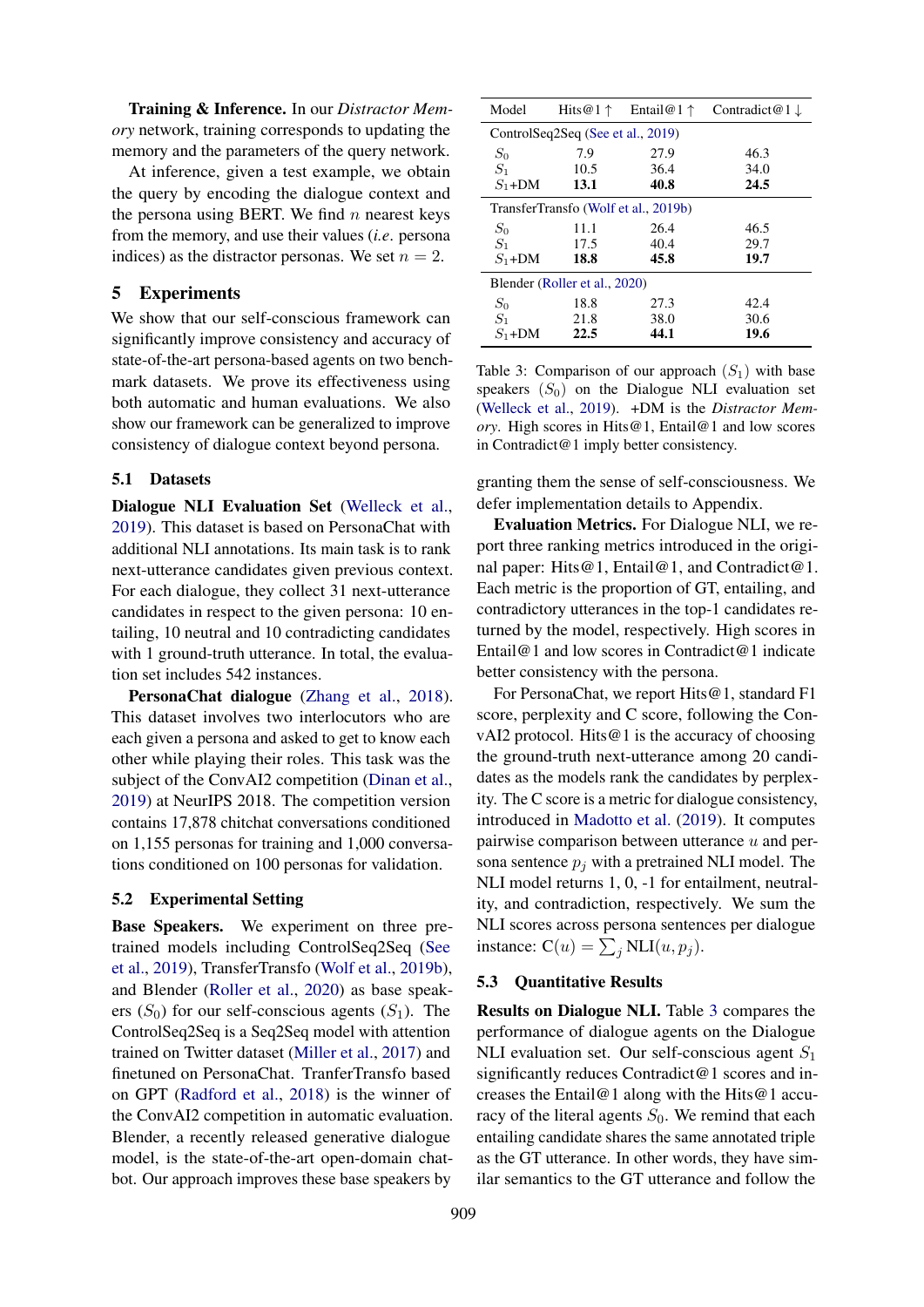<span id="page-6-0"></span>

| Model                         | Hits $@1 \uparrow$                   | $F1 \uparrow$ | Perplexity $\downarrow$ | $C \uparrow$ |  |
|-------------------------------|--------------------------------------|---------------|-------------------------|--------------|--|
|                               | ControlSeq2Seq (See et al., 2019)    |               |                         |              |  |
| $S_0$                         | 16.1                                 | 17.0          | 22.9                    | 0.45         |  |
| $S_1$<br>$S_1+DM$             | 16.4<br>16.7                         | 16.9<br>17.1  | 23.9<br>23.9            | 0.54<br>0.55 |  |
|                               |                                      |               |                         |              |  |
|                               | TransferTransfo (Wolf et al., 2019b) |               |                         |              |  |
| $S_0$                         | 16.2                                 | 19.2          | 17.6                    | 0.86         |  |
| $S_1$                         | 17.5                                 | 19.4          | 19.1                    | 0.96         |  |
| $S_1+DM$                      | 18.2                                 | 19.5          | 19.1                    | 0.97         |  |
| Blender (Roller et al., 2020) |                                      |               |                         |              |  |
| $S_0$                         | 27.6                                 | 19.5          | 12.0                    | 0.85         |  |
| $S_1$                         | 28.8                                 | 19.7          | 13.2                    | 0.93         |  |
| $S_1 + DM$                    | 29.1                                 | 19.8          | 13.2                    | 0.95         |  |

Table 4: Comparison of our approach  $(S_1)$  with base speakers  $(S_0)$  on PersonaChat [\(Zhang et al.,](#page-10-1) [2018\)](#page-10-1). C is the consistency score evaluated by a pretrained NLI model [\(Madotto et al.,](#page-9-10) [2019\)](#page-9-10). For TransferTransfo, we use the generative version to calculate Hits@1.

given persona. Thus, Entail@1 is a lenient version of Hits@1 [\(Welleck et al.,](#page-10-0) [2019\)](#page-10-0). The *Distractor Memory* (DM) is better than random distractor selection for  $S_1$  across all metrics. It concludes that learned distractors are more effective than random distractors for pragmatic agents.

Results on PersonaChat. Table [4](#page-6-0) compares the performance of different dialogue agents on the PersonaChat dataset. Our model  $S_1$  outperforms all other generative dialogue agents in terms of consistency related metrics, *i.e.* Hits@1 and C score. Since the posterior update of our self-conscious agent revises the distribution learned by the base speaker, the increase in perplexity is natural due to the effect of regularization. Nevertheless, our approach improves the F1 score for TransferTransfo and Blender. Thus, being consistent to the given persona can also help improve the generation performance of dialogue agents.

Comparison with agents that use NLI model. We also test agents with pretrained NLI models attached [\(Welleck et al.,](#page-10-0) [2019\)](#page-10-0), denoted by +NLI in Table [5.](#page-6-1) The NLI model computes contradiction scores of each candidate utterances, and penalize its rank accordingly. Compared to base agents with no self-consciousness, our agents improve consistency in all three metrics even further when using additional NLI models. Another notable result is that our agents without NLI  $(S_1+DM)$  in Table [3\)](#page-5-0) for ControlSeq2Seq and TransferTransfo even outperform the base agents with NLI  $(S_0+NLI)$  on Hits@1. That is, our self-conscious agents achieve

<span id="page-6-1"></span>

| ControlSeq2Seq (See et al., 2019)    |      |                                                                 |  |  |
|--------------------------------------|------|-----------------------------------------------------------------|--|--|
| 12.7                                 | 48.2 | 8.1                                                             |  |  |
| $[S_1+DM]+NLI$<br>14.4               | 51.7 | 7.0                                                             |  |  |
| TransferTransfo (Wolf et al., 2019b) |      |                                                                 |  |  |
| 17.2                                 | 44.4 | 9.8                                                             |  |  |
| 21.4                                 | 54.6 | 5.4                                                             |  |  |
| Blender (Roller et al., 2020)        |      |                                                                 |  |  |
| 24.9                                 | 44.7 | 6.0                                                             |  |  |
| 26.6                                 | 52.0 | 5.7                                                             |  |  |
|                                      |      | Hits@1 $\uparrow$ Entail@1 $\uparrow$ Contradict@1 $\downarrow$ |  |  |

Table 5: Comparison of our approach  $(S_1)$  with base speakers  $(S_0)$  on the Dialogue NLI evaluation set [\(Welleck et al.,](#page-10-0) [2019\)](#page-10-0) with pretrained NLI model attached.

<span id="page-6-2"></span>

|       | Raw                                  | Calibrated                                               |  |  |
|-------|--------------------------------------|----------------------------------------------------------|--|--|
| Model |                                      | Consistent Engaging Consistent Engaging                  |  |  |
|       | TransferTransfo (Wolf et al., 2019b) |                                                          |  |  |
| $S_0$ |                                      | $0.53(0.02)$ 2.48 $(0.03)$ 0.44 $(0.01)$ 2.48 $(0.01)$   |  |  |
|       |                                      | $S_1+DM$ 0.61 (0.02) 2.55 (0.03) 0.52 (0.01) 2.52 (0.01) |  |  |

Table 6: Human evaluation results comparing the consistency and engagingness of the base speaker  $(S_0)$  and our self-conscious agent  $(S_1)$ . Numbers in parentheses are the standard errors.

better GT accuracy even without the help of an NLI model trained on consistency labels.

# 5.4 Human Evaluation

We perform human evaluation via Amazon Mechanical Turk. We random sample 250 test examples, each is rated by three unique human judges in terms of (i) *Consistency* and (ii) *Engagingness*. Turkers are shown a given persona, a dialogue context, and the model's generated utterance. For consistency, we follow [Madotto et al.](#page-9-10) [\(2019\)](#page-9-10) and ask judges to assign  $1, 0, -1$  to the utterance for consistency, neutrality, and contradiction, respectively. Following [See et al.](#page-10-2) [\(2019\)](#page-10-2), we evaluate the engagingness of the utterance in a 4-point scale, where higher scores are better. To alleviate annotator bias and inter-annotator variability, we apply Bayesian calibration [\(Kulikov et al.,](#page-9-25) [2019\)](#page-9-25) to the scores.

Table [6](#page-6-2) summarizes the human evaluation results. The agent with our self-consciousness method  $S_1$ is rated as more consistent than the base agent  $S_0$ while maintaining a similar level of engagingness. While it can be trivial to increase consistency at the cost of engagingness (*e.g*. perfect consistency can by generating boring utterances with very little variance), it is not the case for our agent. Since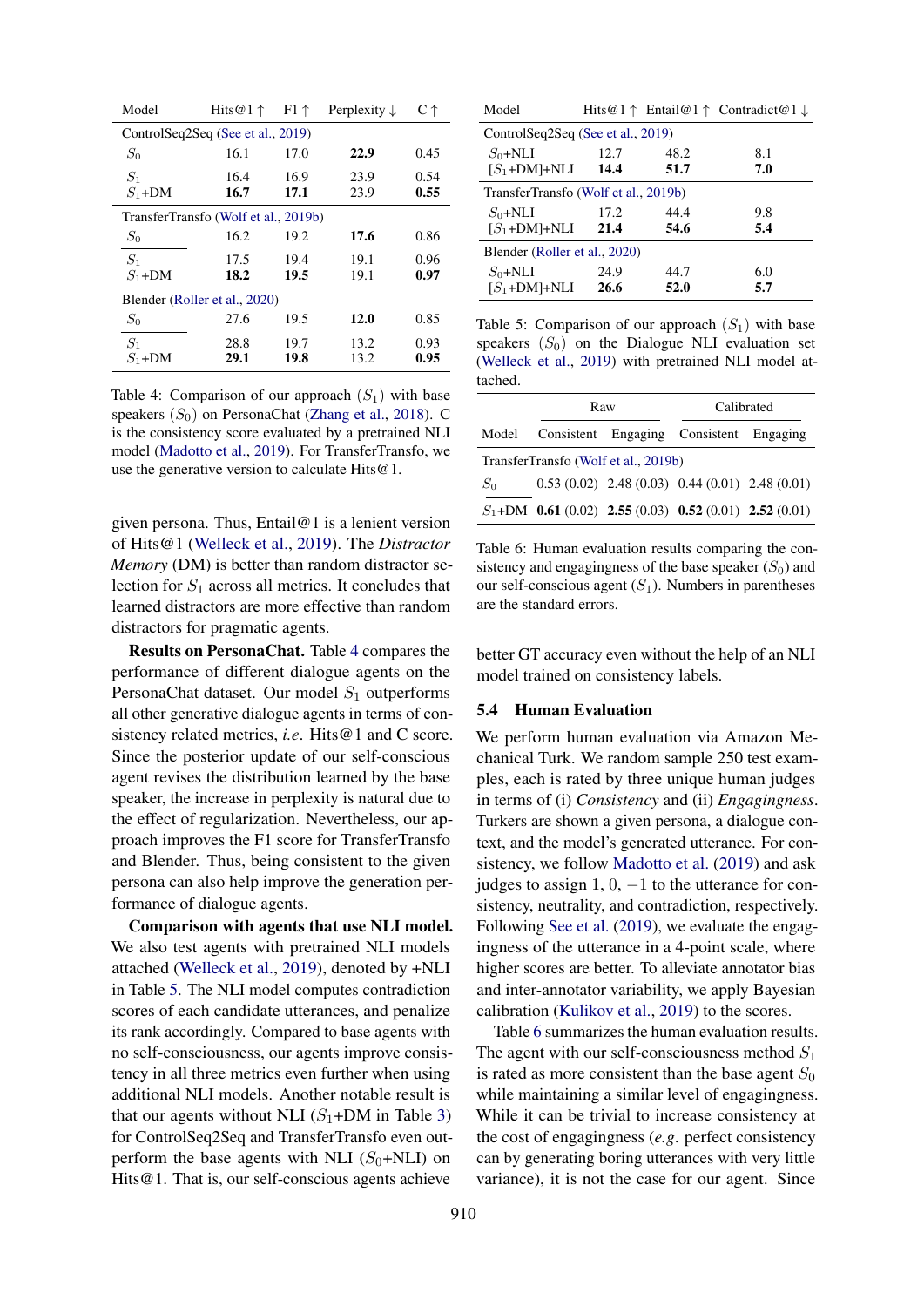<span id="page-7-2"></span>

| Model                                     |             |      | Hits@1 $\uparrow$ Entail@1 $\uparrow$ Contradict@1 $\downarrow$ |      |
|-------------------------------------------|-------------|------|-----------------------------------------------------------------|------|
| Dialogue NLI (Welleck et al., 2019)       |             |      |                                                                 |      |
| $S_0$                                     | 18.8        | 27.3 | 42.4                                                            |      |
| $S_1$ (on context)                        | 32.7        | 27.7 | 26.4                                                            |      |
|                                           |             |      |                                                                 |      |
| Model                                     |             |      | Hits $@1 \uparrow$ F1 $\uparrow$ Perplexity $\downarrow$        | С↑   |
| PersonaChat (Zhang et al., 2018)          |             |      |                                                                 |      |
| $S_0$                                     | 27.6        | 19.5 | 12.0                                                            | 0.57 |
| $S_1$ (on context)                        | <b>30.5</b> | 19.9 | 13.5                                                            | 0.58 |
| EmpatheticDialogue (Rashkin et al., 2019) |             |      |                                                                 |      |
| $S_0$                                     | 32.6        | 20.5 | 14.7                                                            | 0.47 |
| $S_1$ (on context)                        | 34.2        | 20.6 | 15.4                                                            | 0.50 |

Table 7: Comparison of our approach  $(S_1)$  with base speaker Blender  $(S_0)$  when conditioned on dialogue context in three datasets. We compute the consistency score C respect to the dialogue context.

our agent seeks to be heard as the given persona to the listener, self-distinctive words tend to meld into generated responses (see Figure [6\)](#page-8-0). Thus, the responses from self-conscious agents have their own color, which can help improving engagingness.

Figure [4](#page-7-1) displays selected examples of utterance generation. Each example is comprised of dialogue history, human response, and utterances generated by our method and baselines.

### 5.5 Consistency for Dialogue Context

We demonstrate that our self-conscious agent can be generalized to generate context-consistent utterances beyond persona. We condition the agent with its previous responses in the dialogue history; that is,  $i$  in Eq. [\(2\)](#page-3-2) is the agent's past responses instead of persona sentences. Hence, tokens that are inconsistent to the agent's past response would be less favored by the model.

Table [7](#page-7-2) reports the results of context conditioned self-conscious agents. The EmpatheticDialogue [\(Rashkin et al.,](#page-9-26) [2019\)](#page-9-26) is an open-domain dialogue dataset where a speaker describes a past emotional experience and the listener responds accordingly. Since the speaker's descriptions should be consistent to the experience and previous utterances, it is a suitable benchmark for consistency. We model the speaker's utterances and measure its consistency.

Our  $S_1$  agent outperforms other literal agents on all three datasets in terms of consistency. Thus, our approach can also be applied to help agents stay more consistent to its context.

<span id="page-7-1"></span>

| P1's Persona                                                                                                                                                                                                                                                                 |  |  |  |
|------------------------------------------------------------------------------------------------------------------------------------------------------------------------------------------------------------------------------------------------------------------------------|--|--|--|
| I own a house in Florida.<br>I work in it and have been at the same company<br>for 15 years.<br>I enjoy American sports<br>I've a children and a dogs.                                                                                                                       |  |  |  |
| <b>Dialogue History</b>                                                                                                                                                                                                                                                      |  |  |  |
| [P2] Hello, how are you today?<br>[P1] Hey! Just watching a game of football with<br>my children. You?<br>[P2] That's cool! I am an alcoholic who is<br>recovering.                                                                                                          |  |  |  |
| $(S_1+DM)$ i work in a company and i'm a<br>workaholic.<br>$(S_0)$<br>i'm sorry to hear that. I'm a retired<br>professional athlete.<br>(Human) ah man congrats for trying to get<br>back on the road!                                                                       |  |  |  |
|                                                                                                                                                                                                                                                                              |  |  |  |
| P1's Persona                                                                                                                                                                                                                                                                 |  |  |  |
| My family does not support my career choices.<br>My dream car is a Rolls Royce ghost.<br>I often shop for shoes and watches.<br>I like shopping.<br>I currently work for a watch dealer.                                                                                     |  |  |  |
| <b>Dialogue History</b>                                                                                                                                                                                                                                                      |  |  |  |
| [P1] I really enjoy shopping and my dream is to<br>one day own a Rolls Royce ghost.<br>[P2] Wow. I enjoy running over driving.<br>[P1] Running is also quite lovely. Breathing in<br>the lovely outside air.<br>[P2] Yes it is. It clears my head when I need to<br>as well. |  |  |  |
| $(S_1+DM)$ shopping is a great way to clear my<br>head.<br>i love to shop and watch movies.<br>$(S_0)$<br>(Human) yes, and it also helps with depression<br>i have found.                                                                                                    |  |  |  |

# **Dialogue History**

# [P1] I really enjoy shopping and my dream is to one day own a Rolls Royce ghost.

- [P2] Wow. I enjoy running over driving.
- [P1] Running is also quite lovely. Breathing in the lovely outside air.
- [P2] Yes it is. It clears my head when I need to as well.

|         | $(S_1+DM)$ shopping is a great way to clear my |
|---------|------------------------------------------------|
|         | head.                                          |
| $(S_0)$ | i love to shop and watch movies.               |
|         | (Human) yes, and it also helps with depression |
|         | <i>i</i> have found.                           |

Figure 4: Examples of generated responses by our selfconscious agent with *Distractor Memory*  $(S_1+DM)$  on the PersonaChat dataset [\(Zhang et al.,](#page-10-1) [2018\)](#page-10-1). We compare it with the base speaker  $(S_0)$  of TransferTransfo [\(Wolf et al.,](#page-10-3) [2019b\)](#page-10-3) and the human response (Human).

#### <span id="page-7-0"></span>5.6 Controlling the Self-Conscious Agent

To further analyze our self-conscious agent, we conduct experiments by controlling three features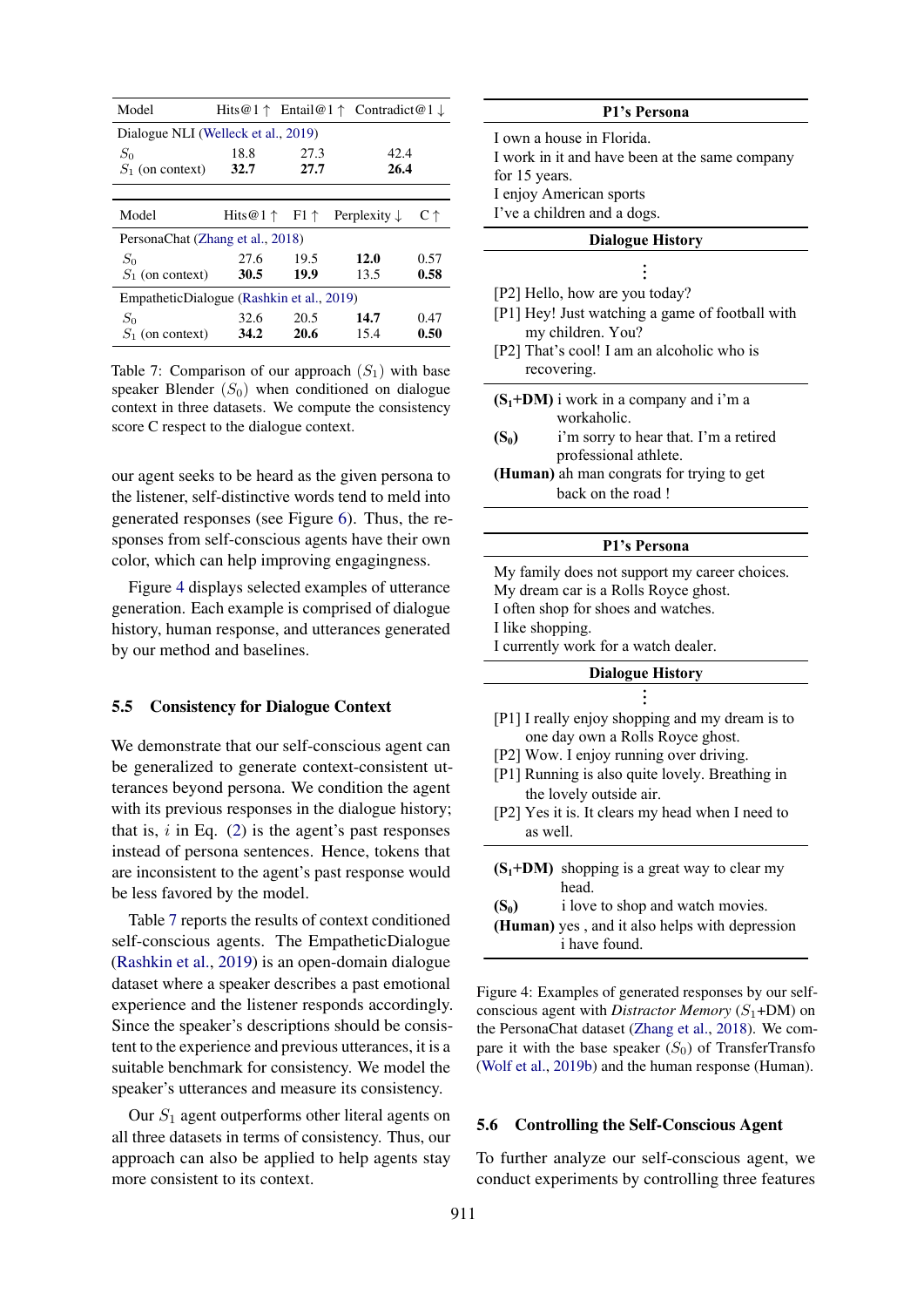of our agent: world prior updates  $p_t(i)$ , listener rationality  $\beta$  and speaker rationality  $\alpha$ .

World Prior Update. In the self-conscious agent, the world prior acts as a cumulative state over personas. We remind that we propose to update the world prior with  $L_0^t$  instead of  $L_1^t$  in Eq. [\(3\)](#page-4-1). As reported in [Cohn-Gordon et al.](#page-9-14) [\(2018\)](#page-9-14), our experiments on the Dialogue NLI dataset confirm the prior update with  $L_1^t$  makes little difference in performance compared with using a uniform distribution. However, our approach with  $L_0^t$  makes significant difference, as shown in Figure [5.](#page-8-1) The reason is that the pragmatic listener  $L_1^t \propto S_0^t(u_t|i, h, u_{\leq t}) \times L_0^t(i|h, u_{\leq t}, p_t)$  reflects the *current*  $S_0^t$  twice (*i.e.* in  $L_0^t$  and in itself) per time step. Hence, the update with  $L_1^t$  becomes more of an instantaneous prior rather than a cumulative one. On the other hand,  $L_0^t$  moderately combines the information from both  $S_0^t$  and  $p_t(i)$ , preserving better cumulative information.

**Listener Rationality**  $\beta$ . We add  $\beta$  in  $L_0^t$  to control the amount of information incorporated to the world prior  $p_t(i)$ . Figure [5](#page-8-1) depicts that when  $\beta$  is large, the Hits@1 scores (*i.e*. the GT accuracy) drop. With a big  $\beta$ , the information  $S_0^t$  at current time step overrides the cumulative prior  $p_t(i)$ . That is, the utterance state evolves shortsightedly, ignoring the context information from the previous steps. Therefore, setting of  $\beta \leq 1$  is advantageous for the self-conscious agent to incrementally decode.

**Speaker Rationality**  $\alpha$ **.** Figure [6](#page-8-0) shows an example of how generated responses vary according to the intensity of speaker rationality  $\alpha$ . As  $\alpha$  increases, the self-conscious agent reflects the listener's distribution (*i.e*. the likelihood) more into the posterior. When  $\alpha$  is too large, the posterior distribution is overwhelmed by the likelihood of the persona. Then, the language model degenerates to favor uttering fragments of the given persona while even ignoring the syntax. Hence,  $\alpha$  can control the degree of copying the given condition text. An appropriate  $\alpha$  value allows the given personal condition to blend smoothly in the utterance.

# 6 Conclusion

This work investigated how modeling public selfconsciousness can help dialogue agents improve persona-consistency. We showed existing dialogue agents are highly insensitive to contradiction, and introduced an orthogonally applicable method using the RSA framework [\(Frank and Goodman,](#page-9-0) [2012\)](#page-9-0) to alleviate the issue. We also designed a

<span id="page-8-1"></span>

Figure 5: Performance variation of the self-conscious agent for TransferTransfo (left) and Blender (right) according to  $\beta$ . We compare different methods of updating the world prior  $p_t(i)$  with  $L_0$  (Ours),  $L_1$  and a uniform prior. The dashed line is the base speaker  $S_0$ .

<span id="page-8-0"></span>

| Persona | I've 5 cats. I am a construction worker.<br>My cats are very special to me.<br>I enjoy building houses.                                                                                                                                                                                                                              |
|---------|--------------------------------------------------------------------------------------------------------------------------------------------------------------------------------------------------------------------------------------------------------------------------------------------------------------------------------------|
|         | $(\alpha = 0)$ i'm a construction worker. i'm going to be a vet.<br>$(\alpha = 2)$ i work construction. i'm a construction worker.<br>$(\alpha = 8)$ construction work is great. i build houses for my cats.<br>$(\alpha = 10)$ construction workers earn 5 cats so building houses<br>affords us special pets. yours? kittens! d ou |

Figure 6: An example of utterance changes by controlling the speaker rationality  $\alpha$  on the PersonaChat.

learning method for distractor selection, named *Distractor Memory* and proposed a better update for the listener's world prior. Furthermore, we demonstrated how our approach can be generalized to improve dialogue context-consistency. Our self-conscious agents improved the base agents on the Dialogue NLI [\(Welleck et al.,](#page-10-0) [2019\)](#page-10-0) and PersonaChat [\(Zhang et al.,](#page-10-1) [2018\)](#page-10-1) dataset, without consistency labels and NLI models. An important future direction will be generating the distractors and learning the rationality coefficients.

### Acknowledgements

We would like to thank Reuben Cohn-Gordon, Sean Welleck, Junhyug Noh and Jiwan Chung for their valuable comments. We also thank the anonymous reviewers for their thoughtful suggestions on this work. This research was supported by Brain Research Program by National Research Foundation of Korea (NRF) (2017M3C7A1047860), Institute of Information & communications Technology Planning & Evaluation (IITP) grant funded by the Korea government (MSIT) (No. 2017-0- 01772, Video Turing Test, No. 2019-0-01082, SW StarLab), and Creative Pioneering Researchers Program through Seoul National University. Gunhee Kim is the corresponding author.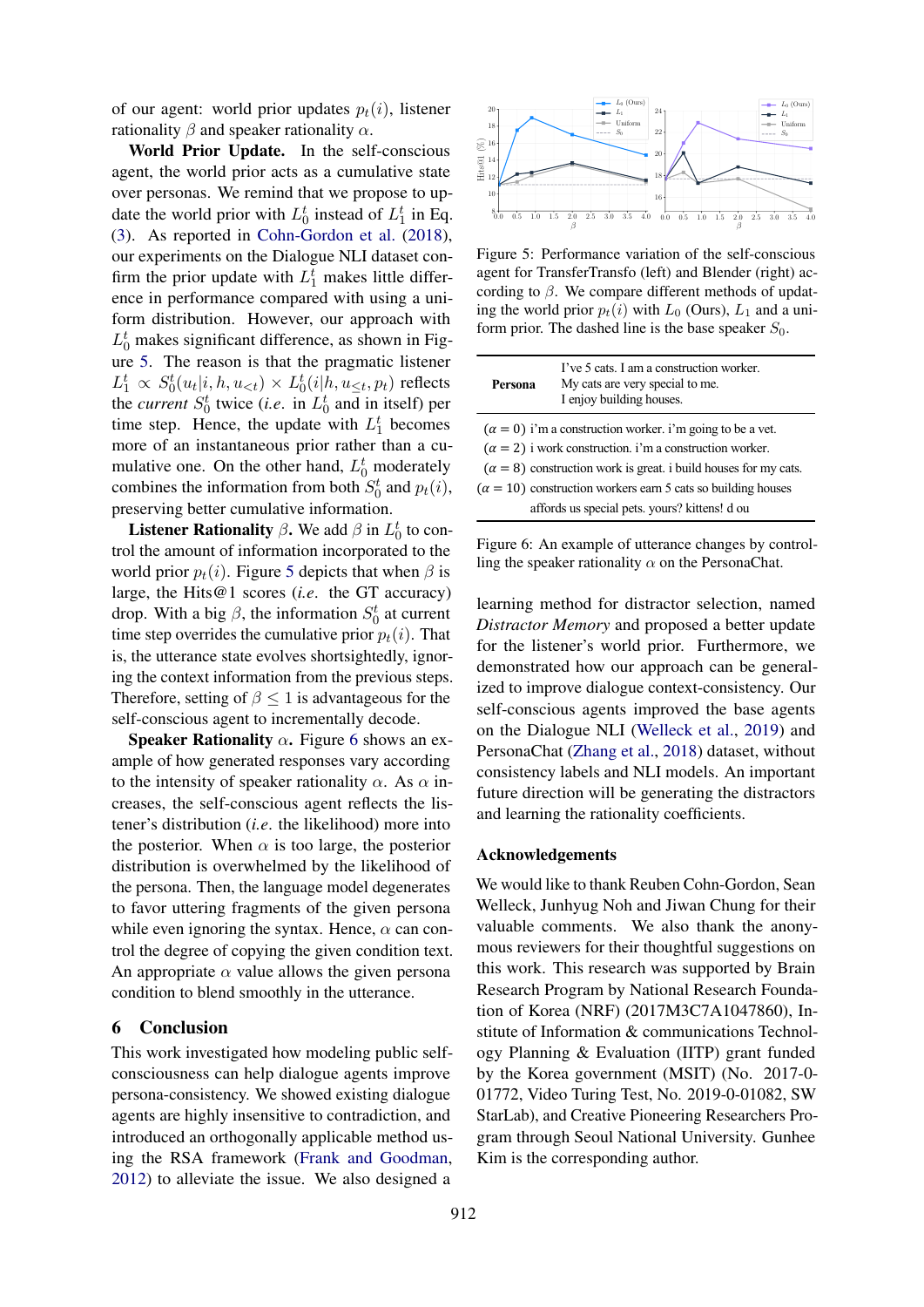# References

- <span id="page-9-18"></span>Peter Anderson, Basura Fernando, Mark Johnson, and Stephen Gould. 2016. SPICE: Semantic Propositional Image Caption Evaluation. In *ECCV*, pages 382–398. Springer.
- <span id="page-9-9"></span>Jacob Andreas and Dan Klein. 2016. Reasoning about Pragmatics with Neural Listeners and Speakers. In *EMNLP*.
- <span id="page-9-17"></span>Reuben Cohn-Gordon and Noah Goodman. 2019. Lost in Machine Translation: A Method to Reduce Meaning Loss. In *NAACL-HLT*.
- <span id="page-9-14"></span>Reuben Cohn-Gordon, Noah Goodman, and Christopher Potts. 2018. Pragmatically Informative Image Captioning With Character-level Inference. In *NAACL-HLT*.
- <span id="page-9-21"></span>Jacob Devlin, Ming-Wei Chang, Kenton Lee, and Kristina Toutanova. 2019. BERT: Pre-training of Deep Bidirectional Transformers for Language Understanding. In *NAACL-HLT*.
- <span id="page-9-22"></span>Emily Dinan, Varvara Logacheva, Valentin Malykh, Alexander Miller, Kurt Shuster, Jack Urbanek, Douwe Kiela, Arthur Szlam, Iulian Serban, Ryan Lowe, et al. 2019. The Second Conversational Intelligence Challenge (ConvAI2). *arXiv:1902.00098*.
- <span id="page-9-6"></span>Kevin Doherty and Barry R Schlenker. 1991. Self-Consciousness and Strategic Self-Presentation. *Journal of Personality*, 59(1):1–18.
- <span id="page-9-12"></span>Nouha Dziri, Ehsan Kamalloo, Kory W Mathewson, and Osmar Zaiane. 2019. Evaluating Coherence in Dialogue Systems Using Entailment. In *NAACL-HLT*.
- <span id="page-9-5"></span>Allan Fenigstein, Michael F Scheier, and Arnold H Buss. 1975. Public and Private Self-Consciousness: Assessment and Theory. *Journal of Consulting and Clinical Psychology*, 43(4):522.
- <span id="page-9-4"></span>Leon Festinger. 1962. *A Theory of Cognitive Dissonance*, volume 2. Stanford University Press.
- <span id="page-9-0"></span>Michael C Frank and Noah D Goodman. 2012. Predicting Pragmatic Reasoning in Language Games. *Science*, 336(6084):998–998.
- <span id="page-9-15"></span>Daniel Fried, Jacob Andreas, and Dan Klein. 2017. Unified Pragmatic Models for Generating and Following Instructions. In *NAACL-HLT*.
- <span id="page-9-16"></span>Daniel Fried, Ronghang Hu, Volkan Cirik, Anna Rohrbach, Jacob Andreas, Louis-Philippe Morency, Taylor Berg-Kirkpatrick, Kate Saenko, Dan Klein, and Trevor Darrell. 2018. Speaker-follower models for vision-and-language navigation. In *NeurIPS*.
- <span id="page-9-7"></span>Alison Gopnik and Henry M Wellman. 1992. Why the Child's Theory of Mind Really is a Theory. *Mind & Language*, 7(1-2):145–171.
- <span id="page-9-8"></span>Demis Hassabis, R Nathan Spreng, Andrei A Rusu, Clifford A Robbins, Raymond A Mar, and Daniel L Schacter. 2013. Imagine All the People: How the Brain Creates and Uses Personality Models to Predict Behavior. *Cerebral Cortex*, 24(8):1979–1987.
- <span id="page-9-20"></span>Łukasz Kaiser, Ofir Nachum, Aurko Roy, and Samy Bengio. 2017. Learning to Remember Rare Events. In *ICLR*.
- <span id="page-9-27"></span>Diederik Kingma and Jimmy Ba. 2015. Adam: A Method for Stochastic Optimization. In *ICLR*.
- <span id="page-9-25"></span>Ilia Kulikov, Alexander Miller, Kyunghyun Cho, and Jason Weston. 2019. Importance of Search and Evaluation Strategies in Neural Dialogue Modeling. In *INLG*.
- <span id="page-9-1"></span>Jiwei Li, Michel Galley, Chris Brockett, Georgios P Spithourakis, Jianfeng Gao, and Bill Dolan. 2016. A Persona-Based Neural Conversation Model. In *ACL*.
- <span id="page-9-3"></span>Margaret Li, Stephen Roller, Ilia Kulikov, Sean Welleck, Y-Lan Boureau, Kyunghyun Cho, and Jason Weston. 2020. Don't Say That! Making Inconsistent Dialogue Unlikely with Unlikelihood Training. In *ACL*.
- <span id="page-9-19"></span>Chin-Yew Lin. 2004. Rouge: A Package for Automatic Evaluation of Summaries. In *Text Summarization Branches Out*, pages 74–81.
- <span id="page-9-11"></span>Qian Liu, Yihong Chen, Bei Chen, Jian-Guang Lou, Zixuan Chen, Bin Zhou, and Dongmei Zhang. 2020. You Impress Me: Dialogue Generation via Mutual Persona Perception. In *ACL*.
- <span id="page-9-10"></span>Andrea Madotto, Zhaojiang Lin, Chien-Sheng Wu, and Pascale Fung. 2019. Personalizing Dialogue Agents via Meta-Learning. In *ACL*.
- <span id="page-9-13"></span>Junhua Mao, Jonathan Huang, Alexander Toshev, Oana Camburu, Alan L Yuille, and Kevin Murphy. 2016. Generation and Comprehension of Unambiguous Object Descriptions. In *CVPR*.
- <span id="page-9-23"></span>A. H. Miller, W. Feng, A. Fisch, J. Lu, D. Batra, A. Bordes, D. Parikh, and J. Weston. 2017. ParlAI: A Dialog Research Software Platform. *arXiv:1705.06476*.
- <span id="page-9-24"></span>Alec Radford, Karthik Narasimhan, Tim Salimans, and Ilya Sutskever. 2018. Improving Language Understanding with Unsupervised Learning. Technical report, Technical report, OpenAI.
- <span id="page-9-26"></span>Hannah Rashkin, Eric Michael Smith, Margaret Li, and Y-Lan Boureau. 2019. Towards Empathetic Opendomain Conversation Models: A New Benchmark and Dataset. In *ACL*.
- <span id="page-9-2"></span>Stephen Roller, Emily Dinan, Naman Goyal, Da Ju, Mary Williamson, Yinhan Liu, Jing Xu, Myle Ott, Kurt Shuster, Eric M Smith, et al. 2020. Recipes for Building an Open-Domain Chatbot. *arXiv:2004.13637*.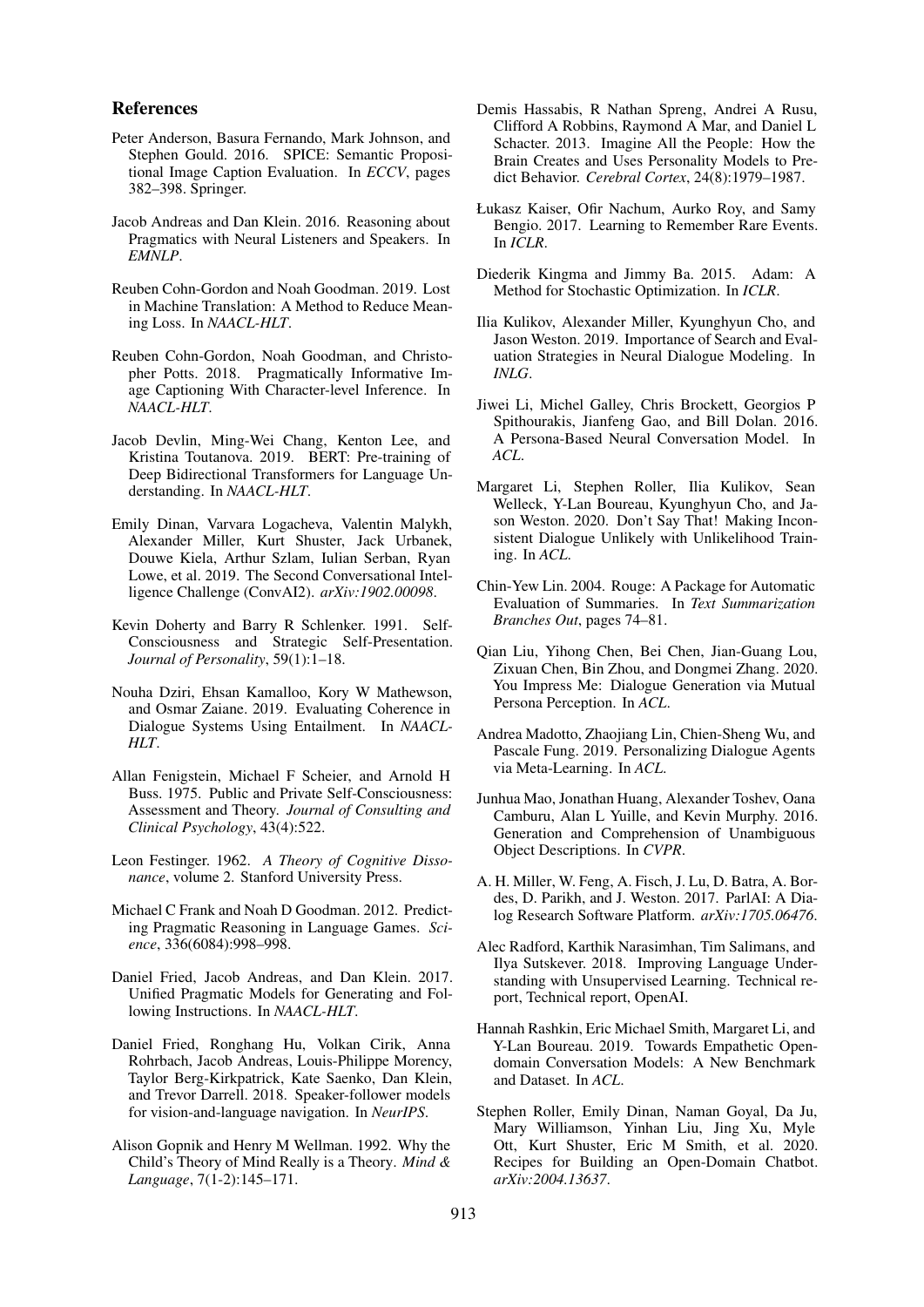- <span id="page-10-2"></span>Abigail See, Stephen Roller, Douwe Kiela, and Jason Weston. 2019. What Makes a Good Conversation? How Controllable Attributes Affect Human Judgments. In *NAACL-HLT*.
- <span id="page-10-9"></span>Sheng Shen, Daniel Fried, Jacob Andreas, and Dan Klein. 2019. Pragmatically Informative Text Generation. In *NAACL-HLT*.
- <span id="page-10-6"></span>Michael Shum, Stephan Zheng, Wojciech Kryściński, Caiming Xiong, and Richard Socher. 2019. Sketch-Fill-AR: A Persona-Grounded Chit-Chat Generation Framework. *arXiv:1910.13008*.
- <span id="page-10-5"></span>Haoyu Song, Yan Wang, Wei-Nan Zhang, Xiaojiang Liu, and Ting Liu. 2020. Generate, Delete and Rewrite: A Three-Stage Framework for Improving Persona Consistency of Dialogue Generation. In *ACL*.
- <span id="page-10-4"></span>Haoyu Song, Wei-Nan Zhang, Jingwen Hu, and Tiu Liu. 2019. Generating Persona Consistent Dialogues by Exploiting Natural Language Inference. *arXiv:1911.05889*.
- <span id="page-10-8"></span>Ramakrishna Vedantam, Samy Bengio, Kevin Murphy, Devi Parikh, and Gal Chechik. 2017. Context-Aware Captions from Context-Agnostic Supervision. In *CVPR*.
- <span id="page-10-0"></span>Sean Welleck, Jason Weston, Arthur Szlam, and Kyunghyun Cho. 2019. Dialogue Natural Language Inference. In *ACL*.
- <span id="page-10-12"></span>Thomas Wolf, Lysandre Debut, Victor Sanh, Julien Chaumond, Clement Delangue, Anthony Moi, Pierric Cistac, Tim Rault, Rémi Louf, Morgan Funtowicz, et al. 2019a. Transformers: State-of-the-art Natural Language Processing. *arXiv:1910.03771*.
- <span id="page-10-3"></span>Thomas Wolf, Victor Sanh, Julien Chaumond, and Clement Delangue. 2019b. TransferTransfo: A Transfer Learning Approach for Neural Network based Conversational Agents. *arXiv:1901.08149*.
- <span id="page-10-10"></span>Sina Zarrieß and David Schlangen. 2019. Know What You Don't Know: Modeling a Pragmatic Speaker that Refers to Objects of Unknown Categories. In *ACL*.
- <span id="page-10-1"></span>Saizheng Zhang, Emily Dinan, Jack Urbanek, Arthur Szlam, Douwe Kiela, and Jason Weston. 2018. Personalizing Dialogue Agents: I Have a Dog, Do You Have Pets Too? In *ACL*.
- <span id="page-10-7"></span>Yizhe Zhang, Xiang Gao, Sungjin Lee, Chris Brockett, Michel Galley, Jianfeng Gao, and Bill Dolan. 2019. Consistent Dialogue Generation with Selfsupervised Feature Learning. *arXiv:1903.05759*.

# A Results on Variants of Distractor Selection (Section 4.2)

<span id="page-10-11"></span>

| Model                             |      |      | Hits@1 $\uparrow$ Entail@1 $\uparrow$ Contradict@1 $\downarrow$ |  |
|-----------------------------------|------|------|-----------------------------------------------------------------|--|
| ControlSeq2Seq (See et al., 2019) |      |      |                                                                 |  |
| Random                            | 8.5  | 32.8 | 37.6                                                            |  |
| <b>Nearest</b>                    | 7.6  | 32.8 | 36.5                                                            |  |
| <b>Farthest</b>                   | 9.4  | 33.6 | 35.4                                                            |  |
| <b>BERT-Classifier</b>            | 9.2  | 33.6 | 35.6                                                            |  |
| <b>BERT-Ranker</b>                | 9.6  | 33.3 | 35.1                                                            |  |
| DМ                                | 11.1 | 36.0 | 28.2                                                            |  |

Table 8: Quantitative results of the proposed *Distractor Memory* (DM) and other distractor selection methods on the Dialogue NLI evaluation set [\(Welleck et al.,](#page-10-0) [2019\)](#page-10-0).

We compare our proposed *Distractor Memory* (DM) with three heuristic methods, and two variants of the pretrained BERT model [\(Devlin et al.,](#page-9-21) [2019\)](#page-9-21). As a straightforward baseline, we randomly select  $k$  personas from training set and directly use it as distractors. Second, we test the k-nearest search by speaker's persona, denoted by Nearest; for a given persona descriptions, we find its closest training persona embedding using cosine similarity on average pooled BERT features. The third baseline denoted by Farthest is to find the  $k$ -farthest persona among the training personas.

We also compare with two variants of the BERT model. The first variant is BERT-Classifier, which takes dialogue context as input and returns the index of persona from training set as output. The second variant is bi-encoder ranking model of [Miller](#page-9-23) [et al.](#page-9-23) [\(2017\)](#page-9-23), denoted by BERT-Ranker. It encodes dialogue context and candidate persona with separate BERT encoders measuring its ranking with cosine similarity. For both methods, we use top- $k$ ranked personas as distractors and set  $k = 4$  for all the methods. We use Adam optimizer [\(Kingma](#page-9-27) [and Ba,](#page-9-27) [2015\)](#page-9-27) with learning rate 2e-5 and finetune *BERT-Uncased-Base* up to 3 epochs.

Table [8](#page-10-11) compares the performance of different distractor selecting methods on the Dialogue NLI evaluation set [\(Welleck et al.,](#page-10-0) [2019\)](#page-10-0). We set  $\alpha = 8$ ,  $\beta = 0.5$ , and  $|\mathcal{I}| = 5$ . The DM model outperforms all the baselines across all metrics. The Farthest shows better performance than the Nearest.It can be understood that dissimilar distractors are more effective in the Rational Speech Acts framework [\(Frank and Goodman,](#page-9-0) [2012\)](#page-9-0). The BERT-Ranker performs the best among baselines, but not as good as ours, which validates that memorization capability is effective for selecting useful distractors.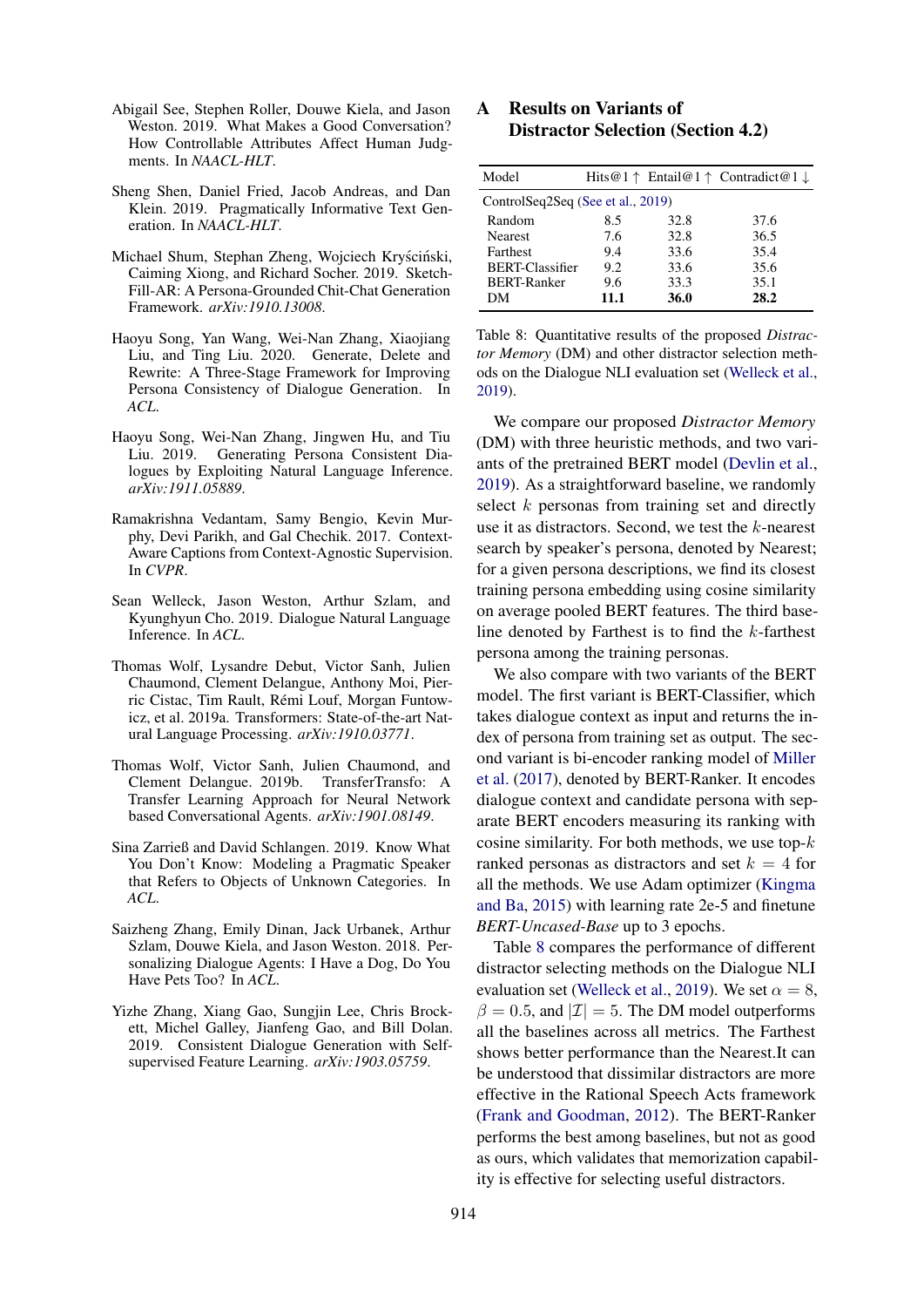### B Implementation Details

Base Codes and Datasets. We use the ParlAI framework<sup>[2](#page-11-0)</sup> [\(Miller et al.,](#page-9-23) [2017\)](#page-9-23) and Hugging-Face's Transformers<sup>[3](#page-11-1)</sup> [\(Wolf et al.,](#page-10-12) [2019a\)](#page-10-12) to implement our models and baselines. We use Dialogue NLI [\(Welleck et al.,](#page-10-0) [2019\)](#page-10-0) and PersonaChat [\(Zhang](#page-10-1) [et al.,](#page-10-1) [2018\)](#page-10-1) datasets from the ParlAI framework as is. We use the default preprocessing in ParlAI.

Training. Our self-consciousness approach improves consistency for any pretrained dialogueagents without additional consistency labels and pretrained NLI models. Since it post-processes the output probability of pretrained dialogue-agents in a Bayesian fashion, no additional model parameters are added to the dialogue agents. Thus, it does not require any training. In the case of using the Distractor Memory (DM), first we initialize *BERT-Uncased-Base* with pretrained weights and finetune it up to 3 epochs with Adam optimizer with learning rate 2e-5. Then we find the best distractor persona for each model and use those labels to train our DM. We train our DM on one NVIDIA TITAN Xp GPU up to 7 epochs.

Hyperparameters. For Dialogue NLI evaluation, we set the speaker rationality  $\alpha = 8.0$ , the listener rationality  $\beta = 1.0$ , and the cardinality of the world  $\mathcal I$  to 3. In PersonaChat evaluation, we set  $\alpha = 2.0, \beta = 0.3$  for ControlSeq2Seq [\(See et al.,](#page-10-2) [2019\)](#page-10-2),  $\alpha = 2$ ,  $\beta = 0.9$  for TransferTransfo [\(Wolf](#page-10-3) [et al.,](#page-10-3) [2019b\)](#page-10-3), and  $\alpha = 2.0$ ,  $\beta = 0.5$  for Blender 90M [\(Roller et al.,](#page-9-2) [2020\)](#page-9-2). We also set  $|\mathcal{I}| = 3$ . We experiment  $\alpha = \{1.0, 2.0, 4.0, 8.0, 16.0\}, \beta =$  ${0.3, 0.5, 0.9, 1.0, 2.0, 4.0}$ , and  $|\mathcal{I}| = {2, 3, 5}$ . We choose the hyper-parameter configuration showing the best performance in Hits@1 for Dialogue NLI and F1 score for PersonaChat. The posterior distribution of our self-conscious agents are computed deterministically. For our Distractor Memory, we set the memory key matrix as  $\mathbf{K} \in \mathbb{R}^{m \times d}$ , where  $m = 16000$  and  $d = 768$ . We set the number of nearest neighbor  $k = 2048$ .

Inference. We use greedy decoding for all methods. The average runtime for our self-conscious approach is dependent on the base dialogue agents and the cardinality of world  $\mathcal I$  which can be run in parallel like beam search.

Evaluation. We follow the evaluation of the ParlAI framework. Following [Madotto et al.](#page-9-10) [\(2019\)](#page-9-10),

we use the finetuned BERT-based NLI model<sup>[4](#page-11-2)</sup> to compute the C score.

# C Dialogue Examples

Figure [7](#page-12-0) shows selected examples of generated responses. In each set, we show given persona, dialogue context, human responses, and generated responses by our self-conscious agent and the base speaker. We use TransferTransfo [\(Wolf et al.,](#page-10-3) [2019b\)](#page-10-3) as a base speaker.

<span id="page-11-0"></span><sup>2</sup><https://parl.ai/>

<span id="page-11-1"></span><sup>3</sup><https://huggingface.co/transformers/>

<span id="page-11-2"></span><sup>4</sup><https://github.com/HLTCHKUST/PAML>.